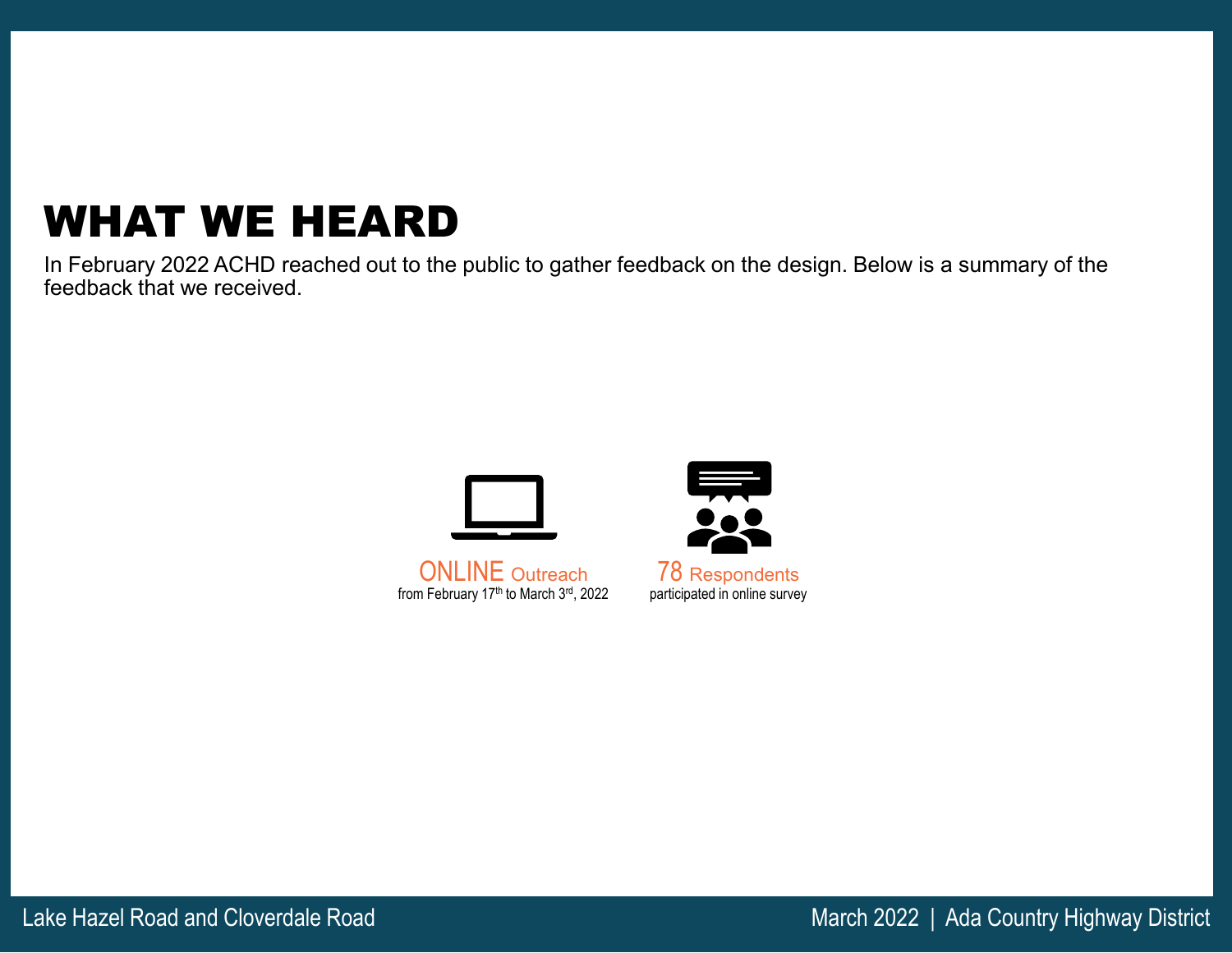## WHAT WE HEARD

The following are general themes received with support and concern of the proposed roundabout design at the Lake Hazel and Cloverdale intersection.

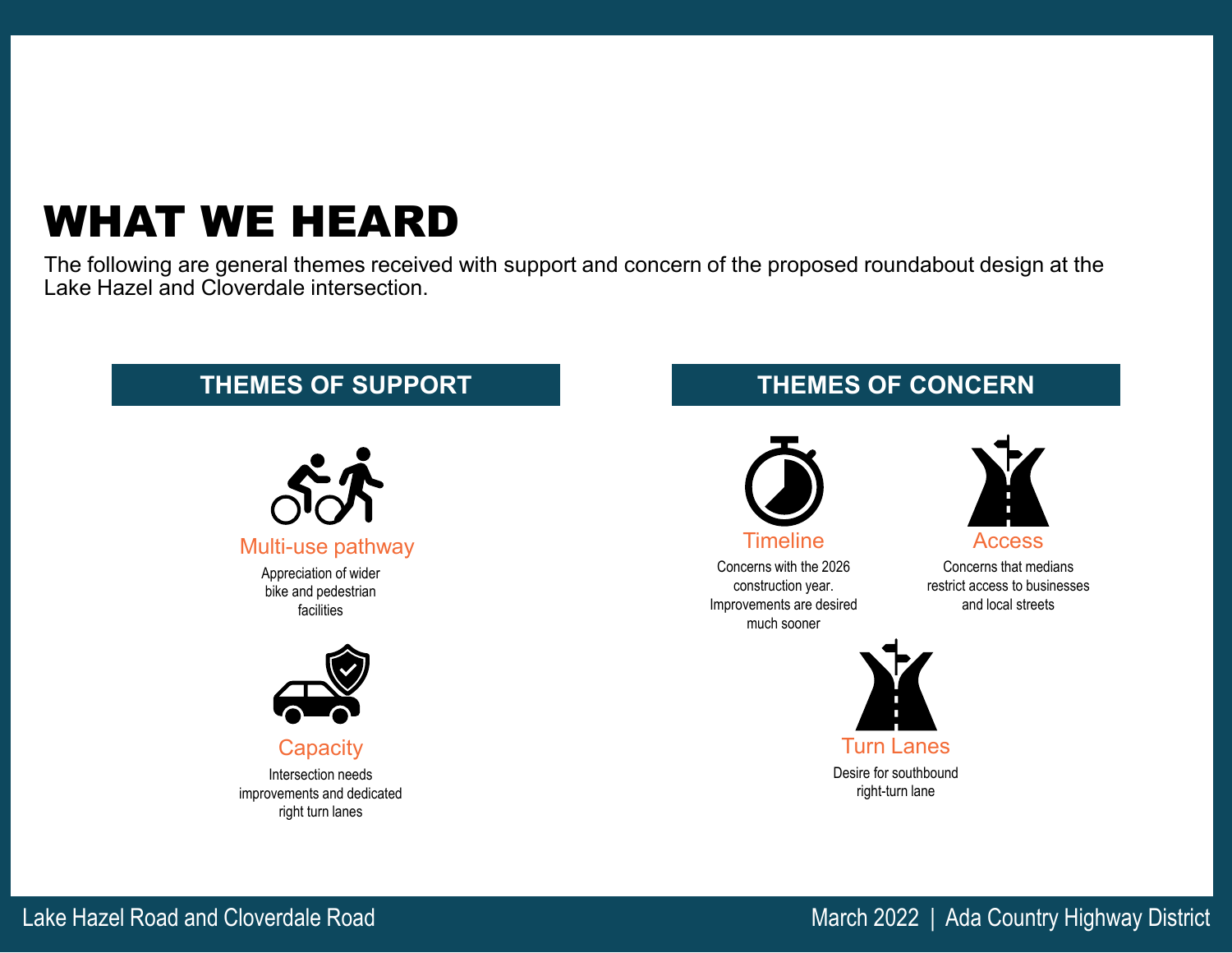### FREQUENTLY ASKED QUESTIONS

The next several slides contain responses to the most common questions we received in February 2022.

- **Q. Why is the construction not scheduled until 2026?**
- **A.** There is a delicate balance of road and intersection projects that can be built at once to try and limit disturbance to the area. Each year, we consider this and try to find the right balance of active construction projects. With several different projects planned for Southwest Boise, ACHD has decided to construct the intersection in 2026.



Lake Hazel Road and Cloverdale Road March 2022 | Ada Country Highway District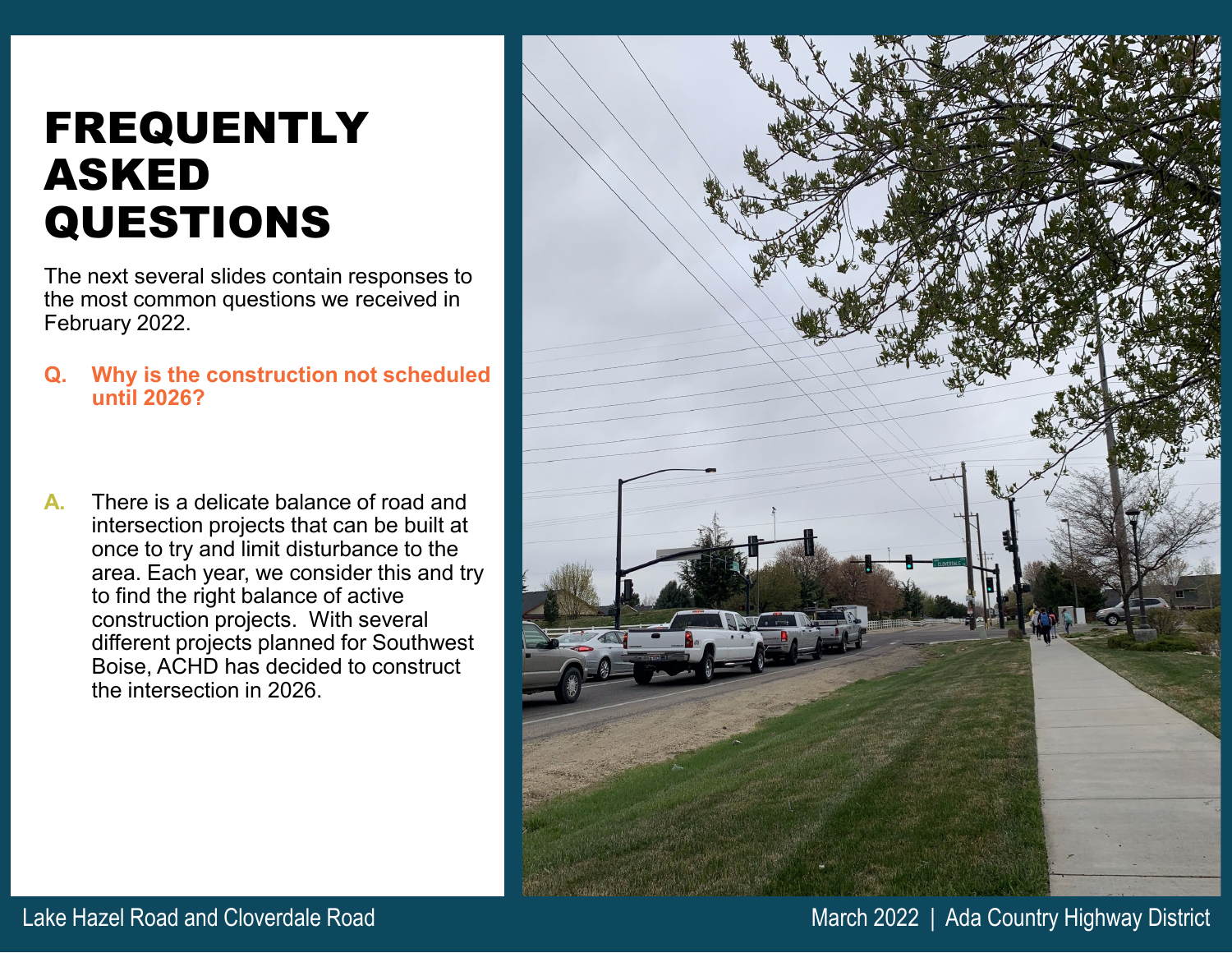### FREQUENTLY ASKED QUESTIONS

- **Q. Why is a dedicated southbound rightturn lane not included in the design?**
- **A.** An Idaho Power transmission line was constructed in 2021 on the west side of Cloverdale Road which prevents moving the intersection further to the west to allow a southbound right-turn lane.



Lake Hazel Road and Cloverdale Road March 2022 | Ada Country Highway District